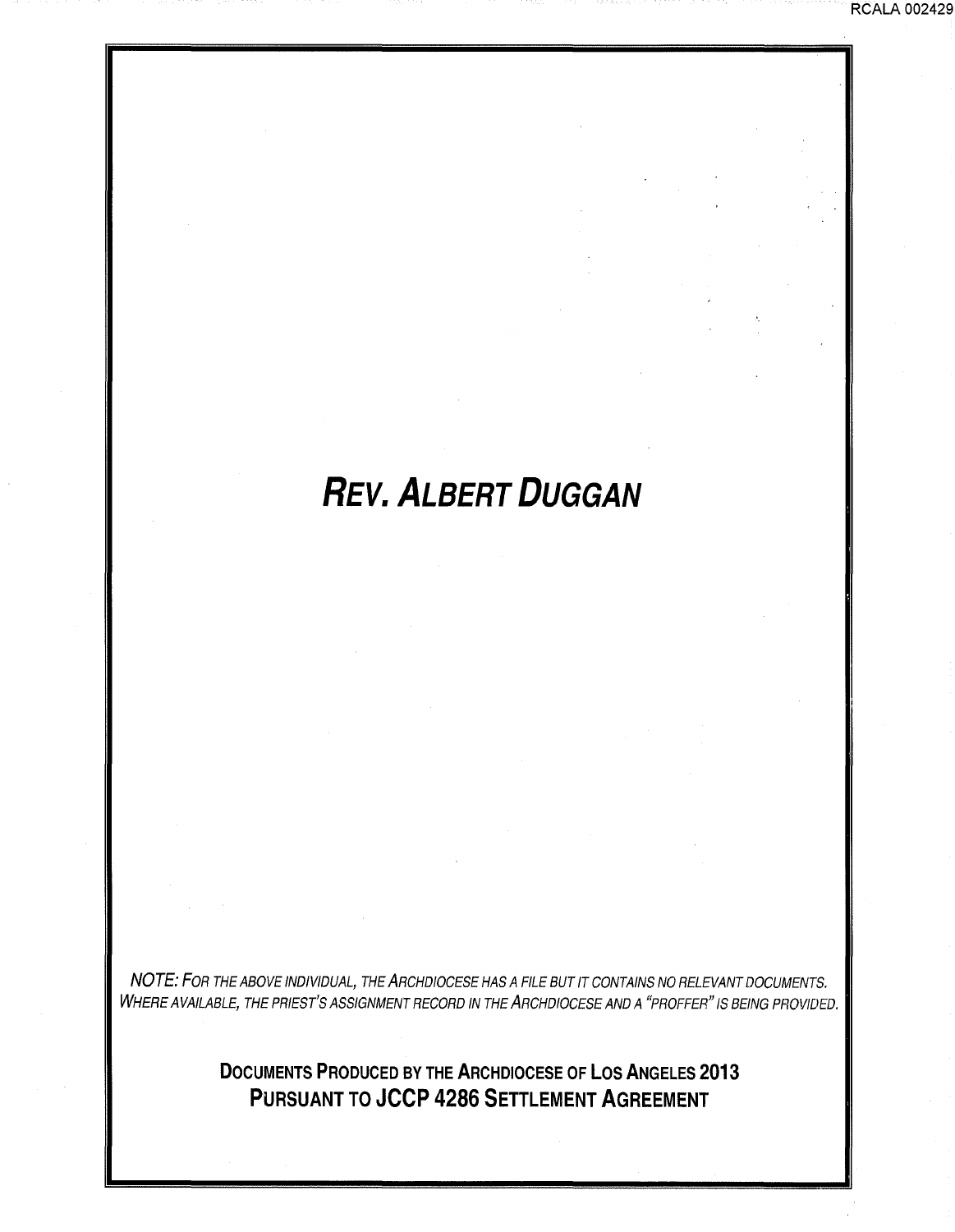# PROFFER RE FATHER ALBERT JOSEPH DUGGAN

| <b>Date</b> | <b>Description</b>                                               |
|-------------|------------------------------------------------------------------|
| 01/09/09    | Born.                                                            |
| 05/14/32    | Ordained.                                                        |
| 05/20/32    | Assistant at St. Cecilia's church, Los Angeles.                  |
| 06/15/34    | Assistant at Christ The King Parish, Los Angeles.                |
| 11/05/35    | Assistant at Holy Cross Church, Los Angeles.                     |
| 05/10/39    | Assistant at St. Philip Parish, Pasadena.                        |
| 10/25/39    | Assistant at St. Mary's Church, Santa Maria.                     |
| 06/26/41    | Assistant at St. Brendan's Parish, Los Angeles.                  |
| 02/24/43    | Assistant at St. John's Church, Inglewood.                       |
| 03/21/44    | Assistant at St. Joesph's Parish, Pomona.                        |
| 01/02/47    | Assistant at Our Lady Of Victory Church, Compton.                |
| 10/14/48    | Pastor at Parish of St. Isidore, Los Alamitos.                   |
| 03/14/50    | Pastor at St. Frances of Rome Parish, Azusa.                     |
| 03/04/50    | Chaplain with 223rd Infantry Regiment of the 40th Division. On   |
|             | leave from Archdiocese of Los Angeles.                           |
| 06/52       | Pastor at St. Francis of Rome Parish, Azusa.                     |
| 4/18/76     | Pastor Emeritus at St. Francis of Rome, Azuza, with residence in |
|             | Burbank.                                                         |
| 07/21/76    | In residence in Santa Barbara.                                   |
| 09/20/76    | In residence in Manhattan Beach.                                 |
| 09/20/79    | Died                                                             |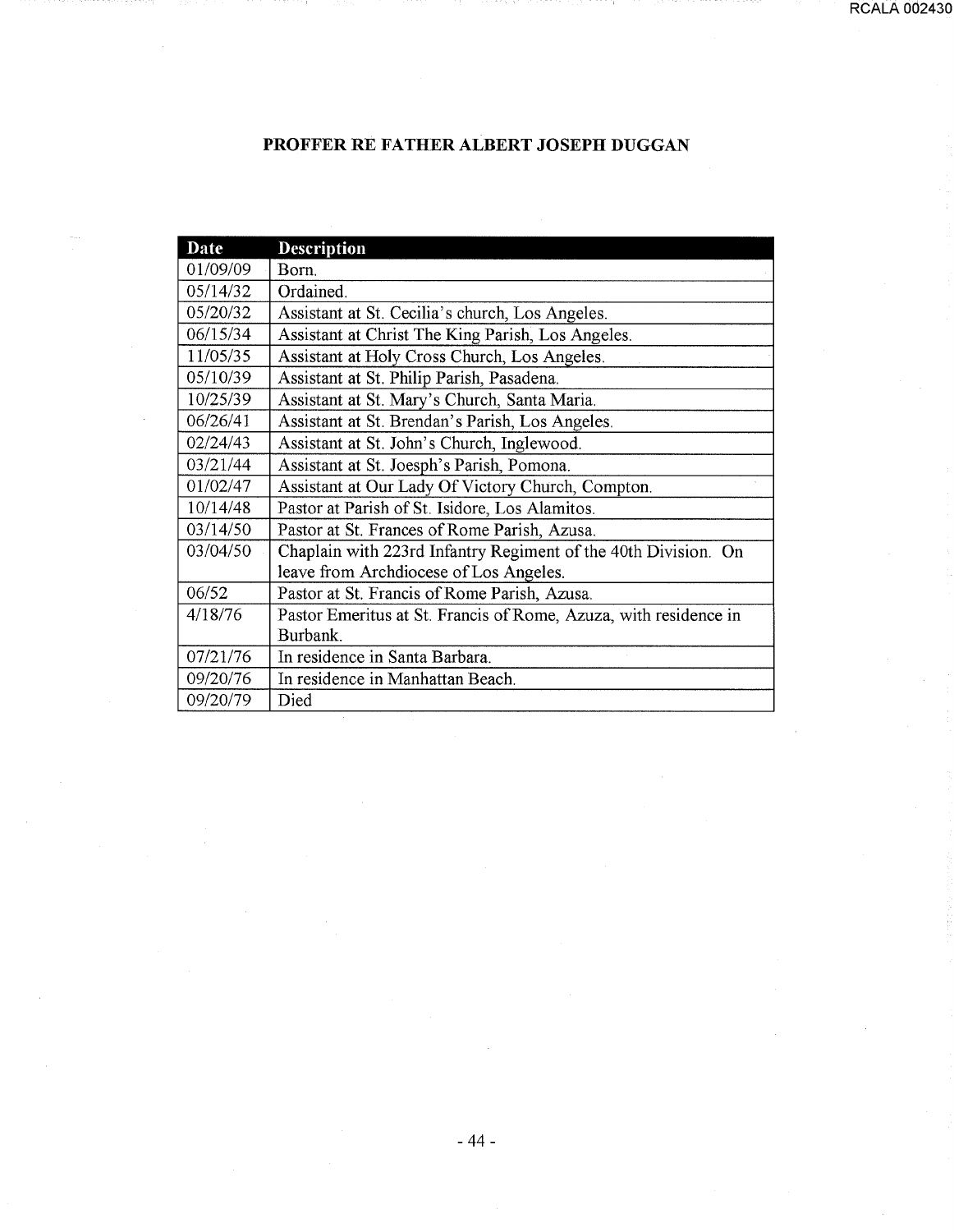### Vicar for Clergy Database

Clergy Assignment Record (Detailed)

## Rev Albert Joseph Duggan

Current Primary Assignment

*Stith* Date **Birth Place** Diaconate Ordination Priesthood Ordination Diocese Name Date of Incardination Religious Community Ritual Ascription Ministry Status Canon State **Incard Process**  $\Box$ Begin Pension Date

5/14/1932 Archdiocese of Los Angeles

Deceased

Age: Deanery:

**Seminary** Ethnicity

#### Fingerprint Verification and Safeguard Training

Date Background Check Virtus Training Date

#### --------------------------·-····-··-·------·-···------------·---------- Assignment History

| <b>Assignment</b>                                                                                  |           | <b>Beginning Date Completion Date</b> |
|----------------------------------------------------------------------------------------------------|-----------|---------------------------------------|
| Deceased                                                                                           | 9/20/1979 |                                       |
| Retired, Living privately in Manhattan Beach                                                       | 9/14/1976 | 9/19/1979                             |
| St. Frances of Rome Catholic Church, Azusa Pastor Emeritus, Retired                                | 4/18/1976 | 9/19/1979                             |
| St. Frances of Rome Catholic Church, Azusa Pastor, Active Service                                  | 6/1/1952  | 4/17/1976                             |
| Chaplain, Active Service, Start date not known. U.S. Army                                          | 9/1/1950  | 5/31/1952                             |
| St. Frances of Rome Catholic Church, Azusa Pastor, Active Service, End<br>date not known           | 3/3/1950  | 8/31/1950                             |
| St. Isidore Catholic Church, Los Alamitos Pastor, Active Service                                   | 9/30/1948 | 3/2/1950                              |
| Our Lady of Victory Catholic Church, Compton Associate Pastor (Parochial<br>Vicar), Active Service | 1/2/1948  | 9/29/1948                             |
| St. Joseph Catholic Church, Pomona Associate Pastor (Parochial Vicar),<br>Active Service           | 3/21/1944 | 1/1/1948                              |